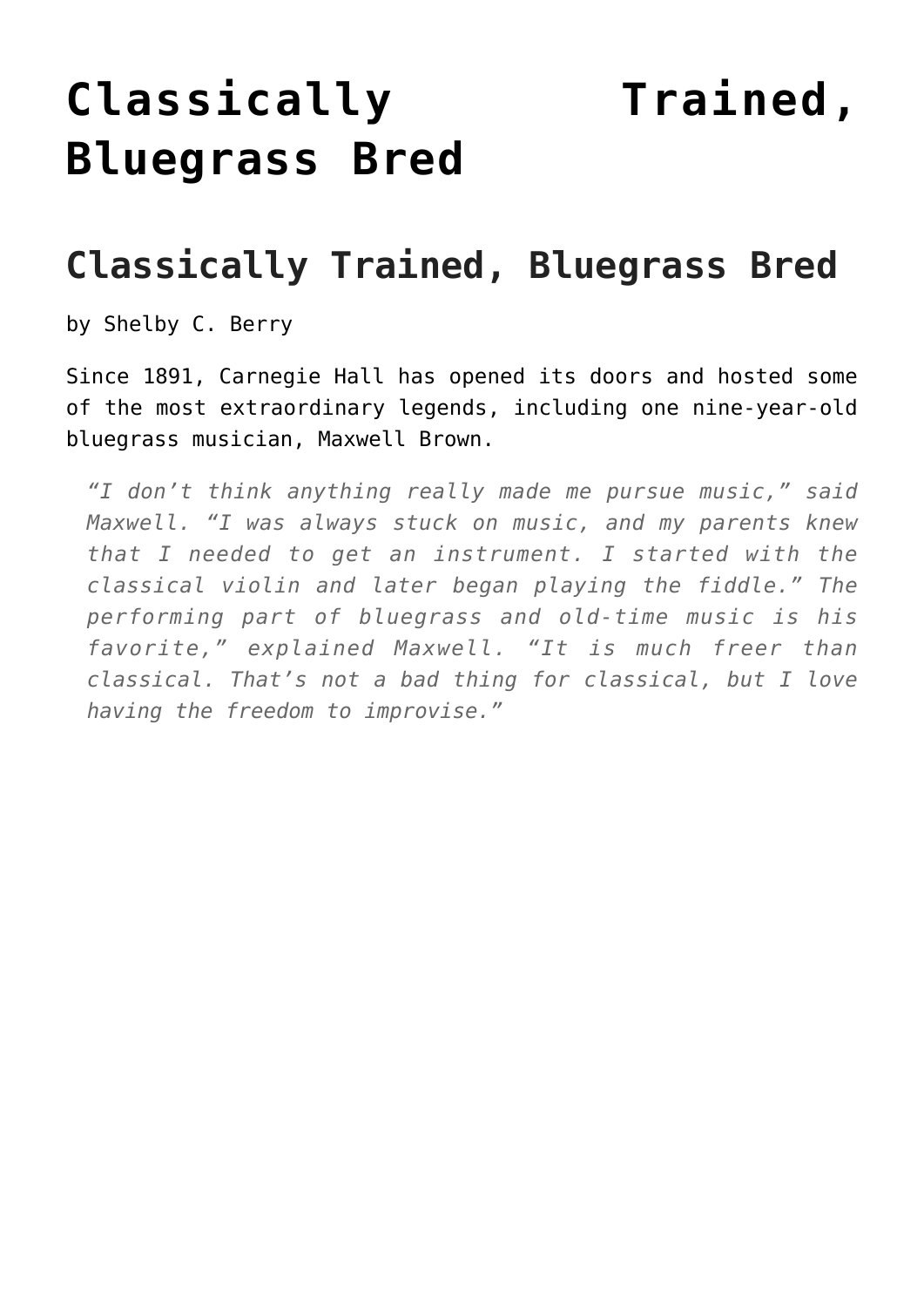

First picking up an instrument at three years old, Maxwell tapped his toys like instruments and was mesmerized by music which he feels has become a second language for him. In fiddle class at the Suzuki Academy of Music School of Delaware, Maxwell learned to play Irish style music on the fiddle. But his first morsel of bluegrass was in a kid's academy at the Delaware Valley Bluegrass Festival. There, he met Andrew Vogts, his fiddle teacher, who introduced Maxwell to some influential people—like the manager of The Beach Boys.

*"Opening up for The Beach Boys has probably been my favorite people to open for!" said Maxwell. "My fiddle teacher got me a gig at The Beach Boys' manager's house, and that led to me getting to open up for them. I didn't know who they were then, but I definitely do now!"*

In addition to opening for The Beach Boys at Wilmington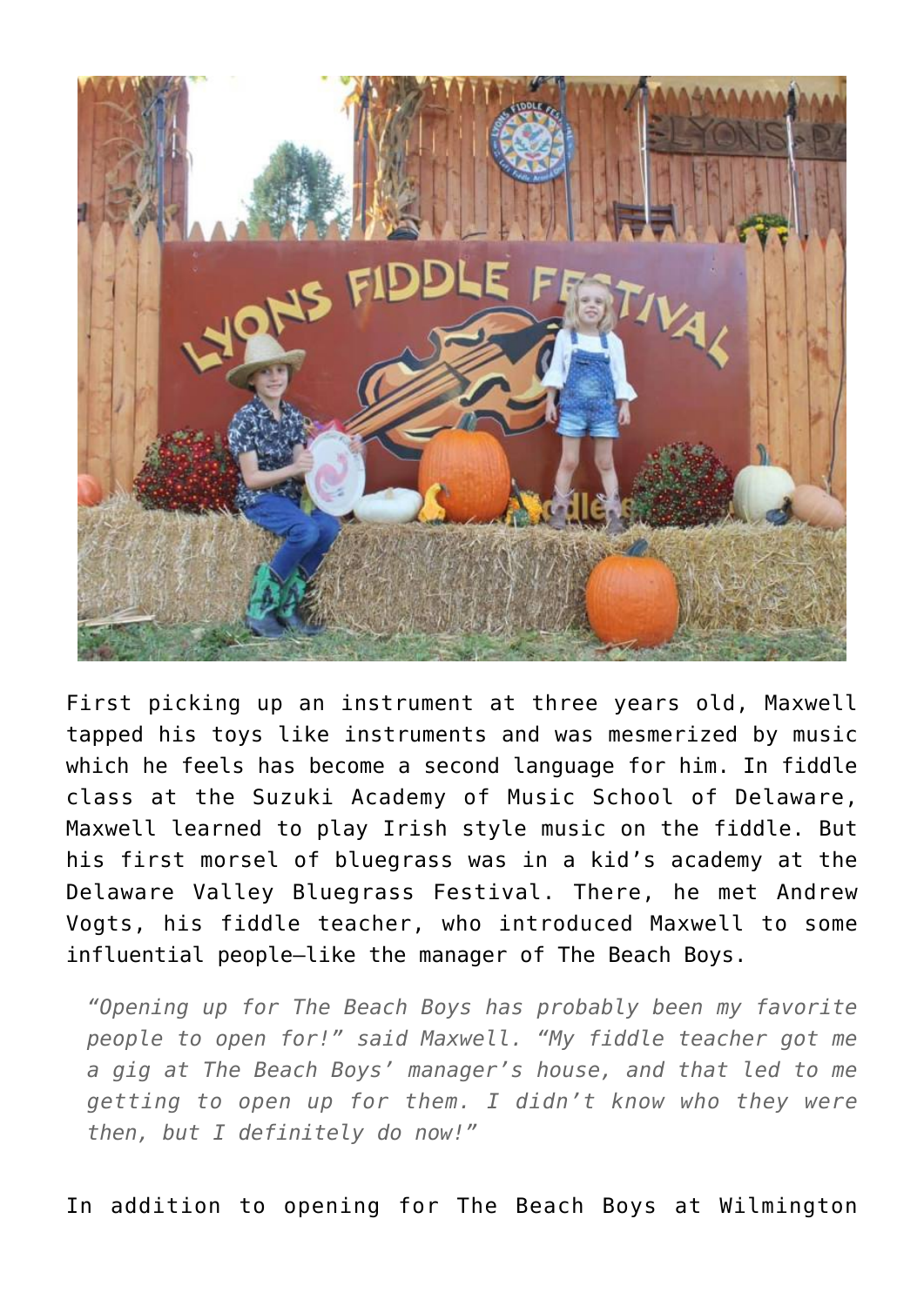Delaware's Grand Opera House, Maxwell opened for Trout Fishing in America at Reading PA's Miller Center for the Arts, bluegrass legends Del McCoury and David Grisman, and other notable performances.

"The Beach Boys were so memorable, but I loved opening up for Trout Fishing in America. I even got to sing a song on-stage with them at their show!" said Maxwell.

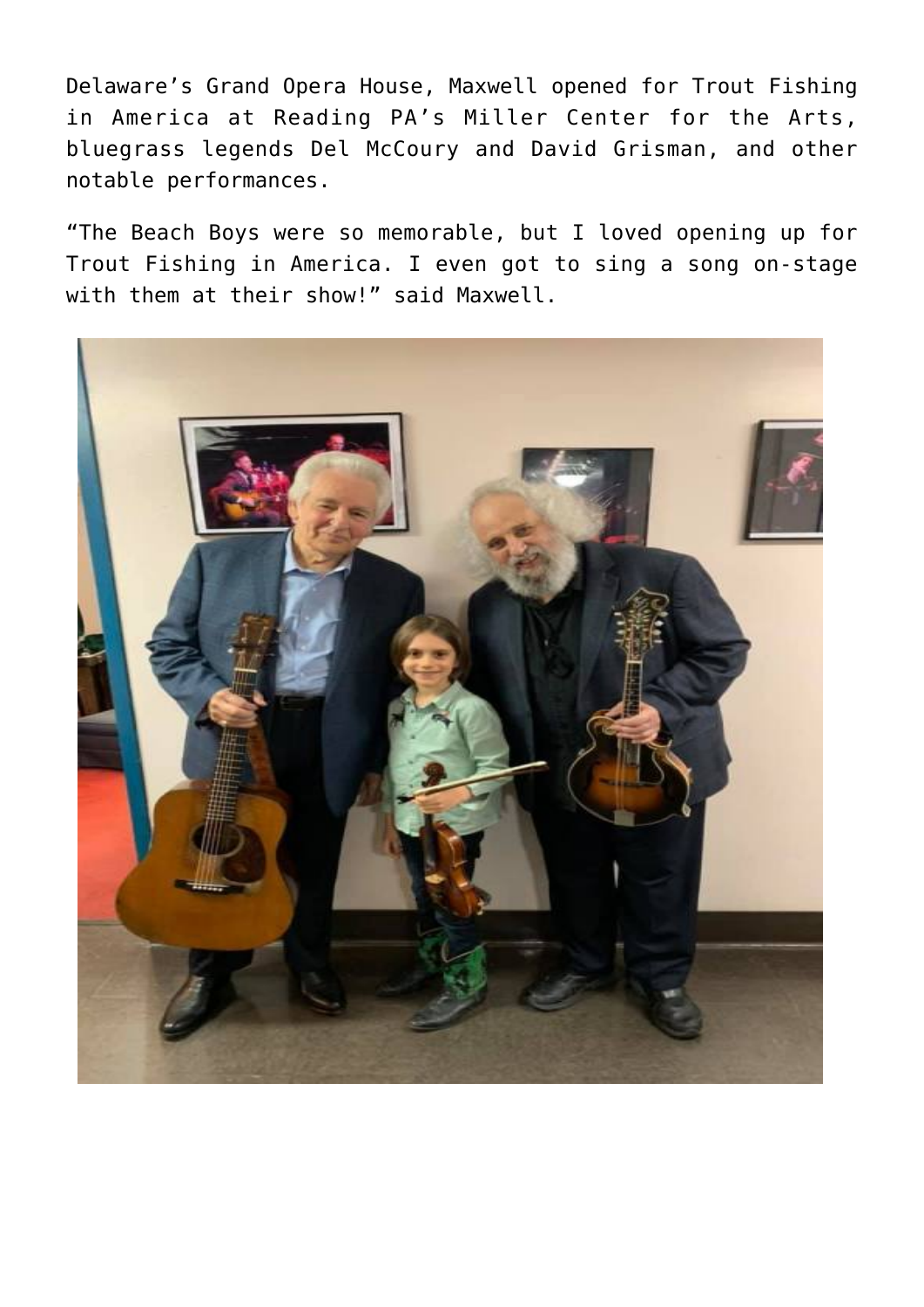

Maxwell has won countless awards and competitions. His Carnegie Hall performance happened after he won a contest. "When I heard that I was going to play there, it was just…. wow. It motivated me. It was a great experience. I've since performed classical music there a few times, and I've performed fiddle music once. The crowd was kind of blown away! They had never heard fiddle music in there!"

Maxwell is also the recent Grand Champion at Pennsylvania's Lyons Fiddle Festival, becoming the youngest to ever win that title. "This meant so much to me!" said Maxwell. "It was a very big honor. I was blown away by it! It sounded like other